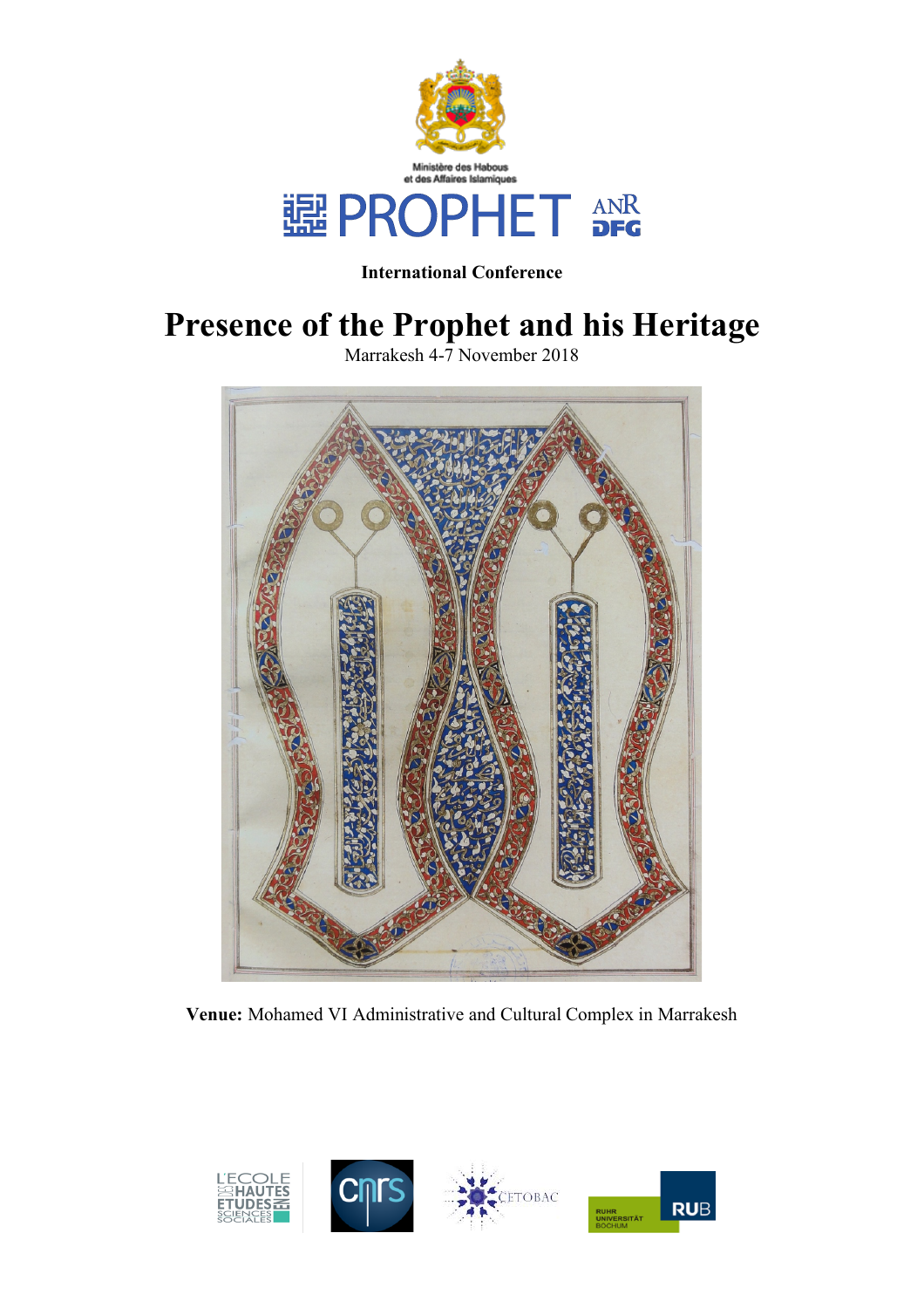# **Presence of the Prophet and his Heritage: Piety, Dissent and Revival in Muslim Culture since the Early Modern Period**

The conference, which is hosted by the Ministry of Habous and Islamic Affairs, combines two central themes of the ANR/DFG Project on *The Presence of the Prophet. Muhammad in the Mirror of his Community in Early Modern and Modern Islam*. Representations of the figure of the Prophet in the sphere of knowledge and literary expression and performance shall be discussed together with his function in political and eschatological movements of revival and reform and in the formation of early modern Muslim polities. Pious and political mobilization centering on the Prophet involves the double relation of the Muslim believers to the human and, at the same time, to the supra-human realities of his person. This found expression in a wide range of emotions in everyday practice and in the spirituality of the Sufi paths, and it provided a strong focus for eschatological expectation as well as for the formation of individual, social and political identities. The double relation to the Prophet generated far-reaching controversies over his personal status and that of his Sunna for the believers. At the same time, important collections of prayers in praise of the Prophet were created that have retained their importance to this day.

At the beginning of the early modern period (15th-16th centuries), an intensification of the Prophet-centered piety can be observed in all regions of the Muslim world, in a historical turn which largely coincided with the emergence of the large Muslim empires of the Ottomans, Safavids and Mughals and of a number of other Muslim regional states. In a period of intense religious and sociopolitical struggles, eschatological expectations gained in fervor among Muslims, Christians and Jews on both sides of the Mediterranean, in larger parts of the Middle East and in Central and South Asia. Muslim leaders and conquerors from North and West Africa to Southern Europe, Iran and India attached their achievements to the Prophet and presented themselves as renewers and defenders of his community. They sought the blessing of Sufi leaders, encouraged public celebrations in honor of the Prophet, and largely patronized the Sufi brotherhoods, sometimes even claiming a superior religious authority for themselves. In the Safavid context, the Twelver Shi'a became a state confession to the exclusion of others.

Muslim opposition to the imperial states and their religious claims also reclaimed the authority of the Prophet, often directing fierce criticism against popular and public forms of piety. Since the 17th century this opposition fed into religio-political reformist movements calling for a return to the Prophetic Sunna, some of them emerging within Sufi communities, others like the Wahhābiyya taking on a strongly anti-Sufi and anti-Shi'ite tendency.

The early modern period saw likewise the emergence and spread of descendants of the Prophet in various societal spheres, henceforward strongly shaping Muslim society and culture. Their reputation not only gave them a high social status and privileges in many urban as well as rural Muslim communities, but also led to their emergence as political leaders and founders of states in different parts of the Muslim world, with the Safavid empire, the Moroccan sultanate of the Sa'dites and Alawites and the Zaydi imamate in the Yemen as the most outstanding examples. As the respect and love for the descendants of the Prophet as "living links" to him (K. Morimoto) was widely regarded as a meritorious act and even as a religious duty, leadership of the *shurafāʾ* could extend to different political and cultural fields. They can be regarded as providing crucial bridges between the religious and other socio-cultural and political spheres, a status that finally lead to attempts at their central organization by the state.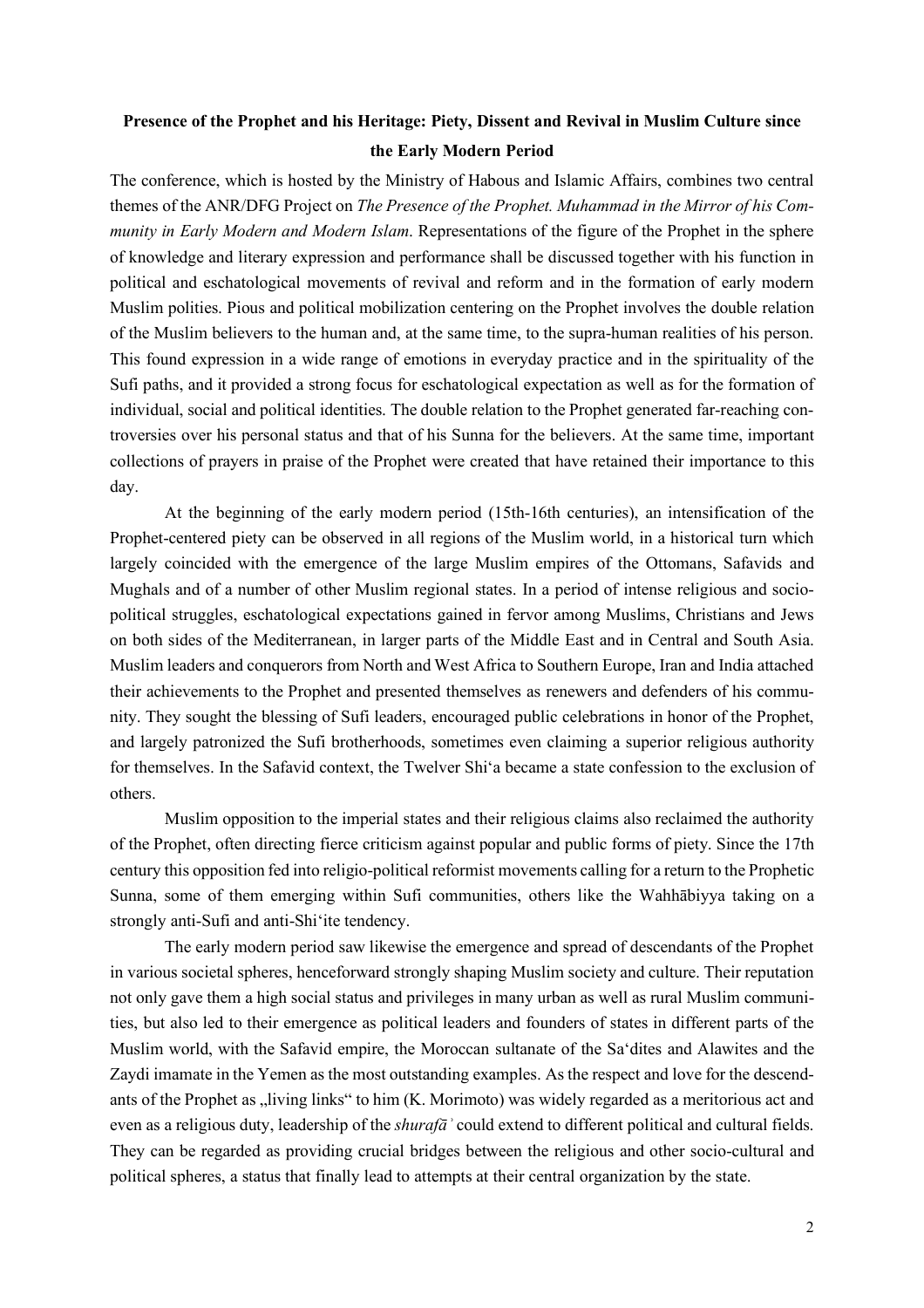# **PROGRAM**

## **Sunday, 4 November 2018**

#### **Inauguration**

| 17.00-19.00 | Welcome by Jaafar Kansoussi                                                 |
|-------------|-----------------------------------------------------------------------------|
|             | Address by the Minister of Habous and Islamic Affairs Dr. Ahmed Toufiq      |
|             | Denis Gril (Université Aix-Marseille): keynote speech                       |
| 19.00-20.00 | Inauguration of the Exhibition "The Light of Muhammad. Treasures of Mo-     |
|             | roccan Calligraphy" in Association with the Royal Library, the National Li- |
|             | brary, the University of al-Qaraouiyine, and the Ben Youssef Library        |
| 20.00       | Reception and Sufi Chant Session in Praise of the Prophet (Sama)            |

### **Monday, 5 November 2018**

#### **Morning**

- 9.00-9.30 Introduction by the principle investigators of the ANR/DFG project Rachida Chih (Cetobac-Ehess, Paris) and Stefan Reichmuth (Ruhr-University, Bochum) **Session I:** *The Prophetic Figure and his Presence in the Literature, the Arts, and Devotional Expressions I*
- 9.30-10.00 **Mohamed Thami El Harrak**, **(President of the Supreme Body of Samaa and Madih Associations, Morocco)** *La présence du Prophète dans l'art du*  madîh *et du* samâ' *: caractéristiques et exemples*
- 10.00-10.30 **Abd al-Rahman Malhouni (Independent Researcher, Marrakesh)**, *Présence du Prophète dans le Melhoun marocain*
- 10.30-10.45 Discussion
- 10.45-11.00 *Coffee Break* 11.00-11.30 **Jaafar Kansoussi (Advisor to the Cabinet of the Minister of Habous, Morocco)**, *Le rôle de la poésie et de la musique dans la Tijâniyya et son impact* 
	- *social* 11.30-12.00 **Nelly Amri (University of Manouba, Tunisia)**, *« Je l'ai mandatée afin qu'elle vole vers toi sur les ailes de mon ardent désir ». Lettre au Prophète rédigée par Lisân al-Dîn b. al-Khatîb (m. 776/1375) au nom du Nasride de Grenade.*
	- 12.00-12.30 **Gottfried Hagen (Michigan University, USA)**, *The Prophet Muhammad at the Center of Pietas Ottomanica* 12.30-13.00 General Discussion
	- 13.00-14.30 *Lunch*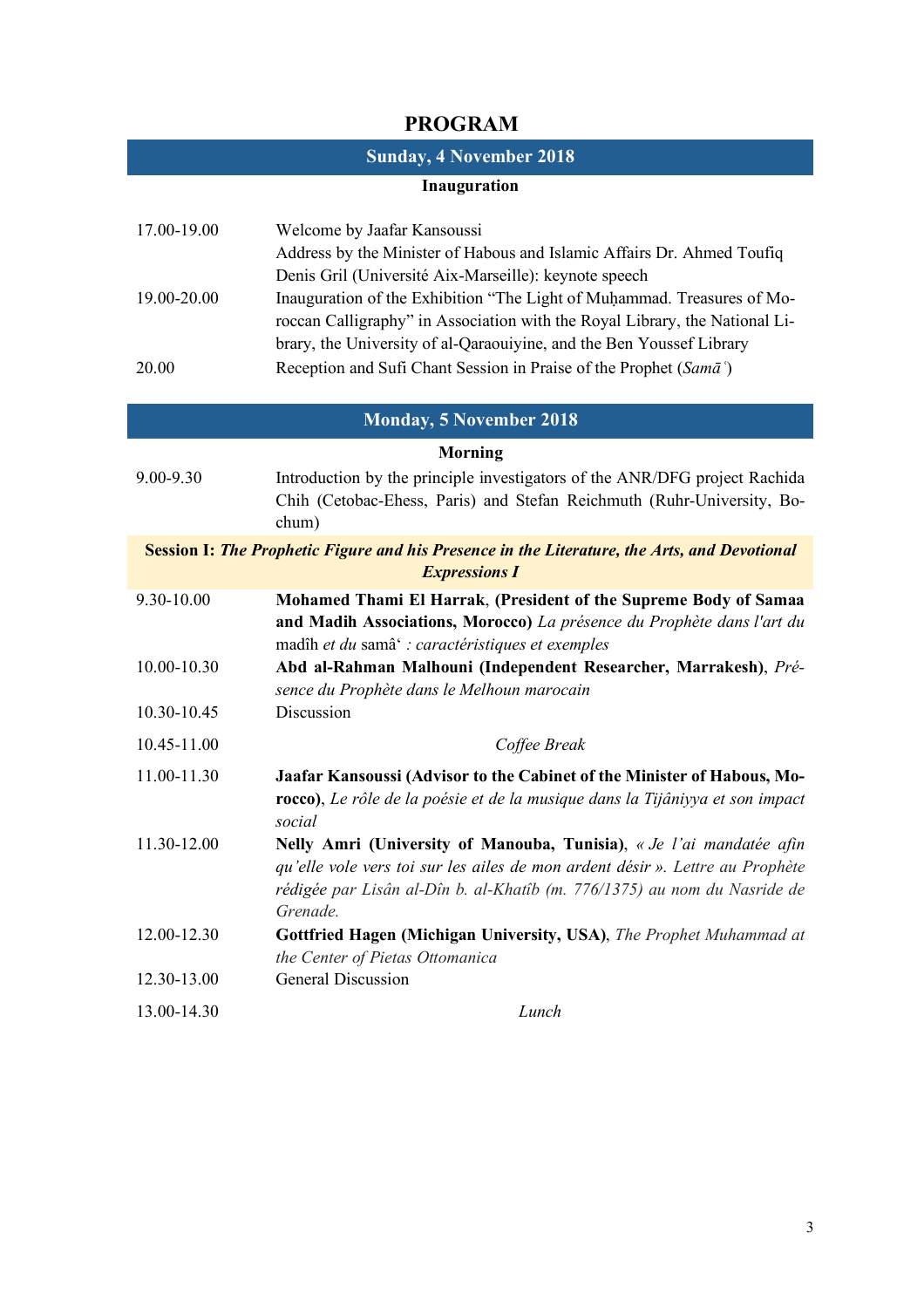## **Afternoon**

| Session II: Shurafā' as Living Links to the Prophet: Religious, Social-Cultural, and Political<br><b>Dimensions of Sharifism</b> |                                                                                                                                                                                                                            |
|----------------------------------------------------------------------------------------------------------------------------------|----------------------------------------------------------------------------------------------------------------------------------------------------------------------------------------------------------------------------|
| 14.30-15.00                                                                                                                      | Jaafar Ben Hajj Soulami (Abd al-Malik al-Sa'dî University, Tétouan, Mo-<br>rocco), La Niqâbat al-Ashrâf : fonction religieuse et rôle historique                                                                           |
| 15.00-15.30                                                                                                                      | Catherine Mayeur-Jaouen (Sorbonne University IV, Paris), Vérification<br>des ansâb dans l'Égypte contemporaine : le Syndicat des descendants du Pro-<br><i>phète</i> (niqâbat al-ashrâf)                                   |
| 15.30-15.45                                                                                                                      | Discussion                                                                                                                                                                                                                 |
| 15.45-16.00                                                                                                                      | Coffee Break                                                                                                                                                                                                               |
| 16.00-16.30                                                                                                                      | Abdellah Cherif el-Ouazzani (Moulay Driss Foundation for Religious and<br>Historic Studies, Casablanca), La Présence et la représentation du Prophète<br>chez les Ashrâf et les soufis : l'exemple de la Tarîqa Wazzâniyya |
| 16.30-17.00                                                                                                                      | Christoph Werner (Phillips University Marburg, Germany), The Razavi<br>Sayyids of Mashhad and Islamic Genealogical Legitimacy in Early Modern<br><i>Iran</i>                                                               |
| 17.00-17.30                                                                                                                      | Soraya Khodamoradi (University of Erfurt, Germany), Revisiting Siyada<br>in Early Modern Period: A Solution for Sunni-Shi'a Sectarian Conflict in In-<br>dia                                                               |
| 17.30-18.00                                                                                                                      | <b>General Discussion</b>                                                                                                                                                                                                  |
| 20.00                                                                                                                            | Dinner                                                                                                                                                                                                                     |

# **Tuesday, 6 November 2018**

## **Morning**

# **Visit to the Seven Saints of Marrakech (Ziyâra Sab'at Rijâl)**

## **Afternoon**

| <b>Session III: The Prophetic Figure and his Presence in the Literature, the Arts, and Devotional</b><br><b>Expressions II</b> |                                                                                                                                                                                                                                                                                        |
|--------------------------------------------------------------------------------------------------------------------------------|----------------------------------------------------------------------------------------------------------------------------------------------------------------------------------------------------------------------------------------------------------------------------------------|
| 14.30-15.00                                                                                                                    | <b>Nozha Bensaadoun (Director of the Manuscript Department, National Li-</b><br>brary, Rabat), Calligraphie et ornementation des ouvrages consacrés au<br>Prophète dans la Bibliothèque Nationale du Royaume du Maroc (Dalâ'il al-<br>khayrât, Shifâ', Dhakhirat al-ghanî wa l-muhtâj) |

- 15.00-15.30 **Khalid Zahri (Royal Library, Rabat)**, *Entre écriture et image dans la*  Dhakhîrat al-muhtâj
- 15.30-15.45 Discussion

| Coffee Break |
|--------------|
|              |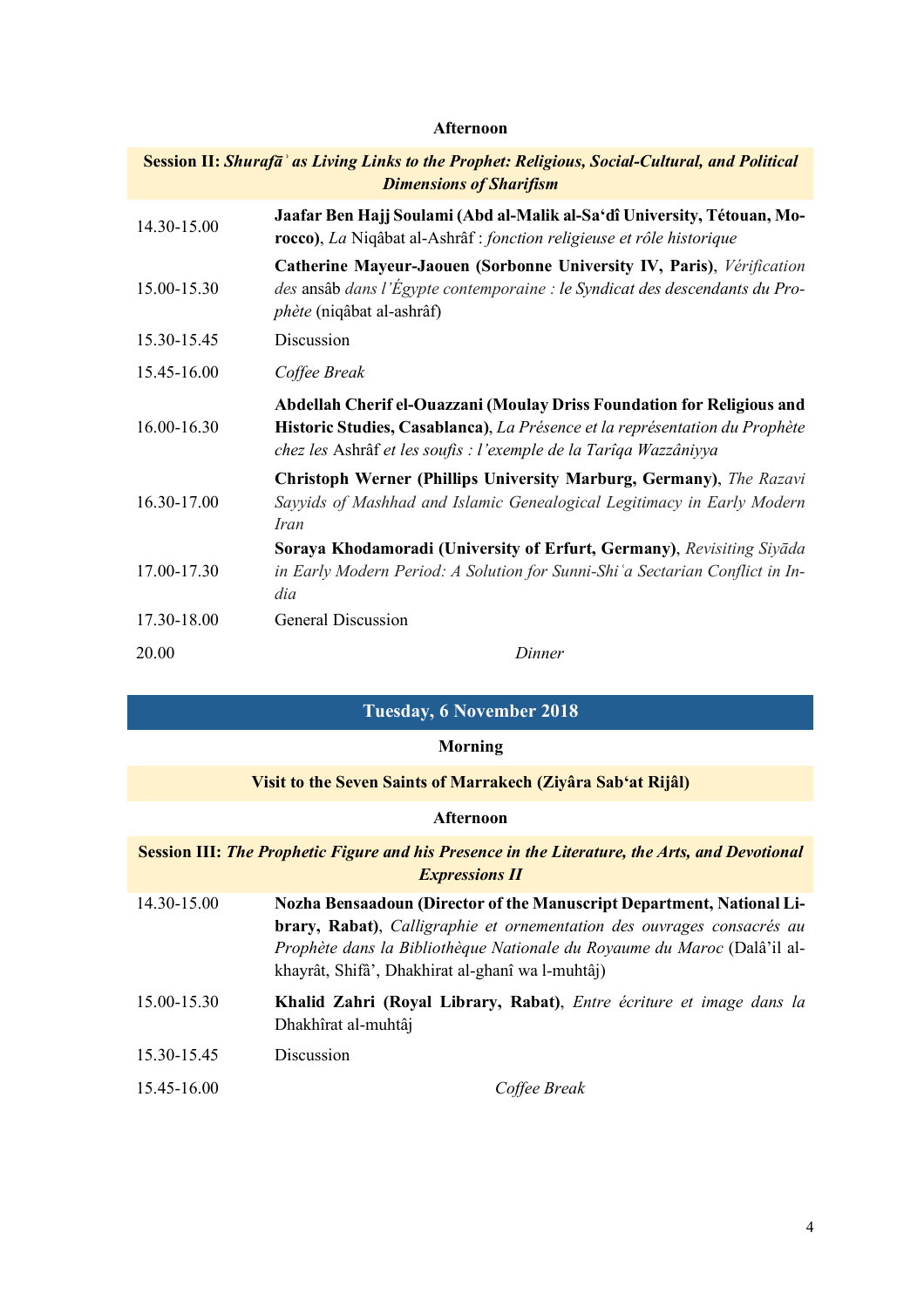| 16.00-16.30 | Hiba Abid (Post-Doc, Collège de France, Paris) and Francesco Chiabotti<br><b>(INALCO, Paris)</b> , The World of al-Qandust (d. 1861), Part II. New Remarks<br>on Calligraphy and Prophetology in 19th Century Fes |
|-------------|-------------------------------------------------------------------------------------------------------------------------------------------------------------------------------------------------------------------|
| 16.30-17.00 | Alexandre Papas (CNRS-Cetobac, Paris), Mi'râciyye: L'ascension du Pro-<br>phète dans la littérature dévotionnelle turque et tatare (XVe-début du XXe<br>siècle)                                                   |
| 17.00-17.30 | Marc Toutant (CNRS-Cetobac, Paris), Le voyage céleste du Prophète<br>(mi'raj) à la cour des princes timourides : du guide sotériologique à l'exem-<br>plum mystique                                               |
| 17.30-18.00 | General Discussion                                                                                                                                                                                                |
| 20.00       | Dinner                                                                                                                                                                                                            |

**Wednesday, 7 November 2018**

# **Morning**

| Session IV: The Heritage of the Prophet and the Centrality of the Prophetic Reference in Reli-<br>gious Renewal I |                                                                                                                                                                                                        |
|-------------------------------------------------------------------------------------------------------------------|--------------------------------------------------------------------------------------------------------------------------------------------------------------------------------------------------------|
| 9.30-10.00                                                                                                        | Caterina Bori (University of Bologna, Italy), Taqī al-Dīn al-Ḥiṣnī (d.<br>829/1426), against Ibn Taymiyya's Diminishing of the Prophet's Standing                                                      |
| 10.00-10.30                                                                                                       | <b>Samuela Pagani (Salento University of Lecce, Italy)</b> , Amour et discorde :<br>la vénération du Prophète dans l'adab de 'Abd al-Ghanī al-Nābulusī                                                 |
| 10.30-10.45                                                                                                       | Discussion                                                                                                                                                                                             |
| 10.45-11.00                                                                                                       | Coffee Break                                                                                                                                                                                           |
| 11.00-11.30                                                                                                       | Lejla Demiri (University Tübingen, Germany), From Prophetic Universal-<br>ism to Theological Inclusivism: 'Abd al-Ghanī al-Nābulusī (1641-1731) on<br>Religious Pluralism                              |
| 11.30-12.00                                                                                                       | Martin Riexinger (Aarhus University, Denmark), Making the Prophet<br>Transformative Again: The Muhammad of Muhammad b. `Abd al-Wahhāb's<br>sīra in the Light of Stephen Sharot's Sociology of Religion |
| 12.00-12.30                                                                                                       | <b>Stefan Reichmuth (Ruhr-University Bochum, Germany)</b> , The Prophet in a<br>Muslim Age of Revolutions (ca. 1775-1850)                                                                              |
| 12.30-13.00                                                                                                       | <b>General Discussion</b>                                                                                                                                                                              |
| 13.00-14.30                                                                                                       | Lunch                                                                                                                                                                                                  |